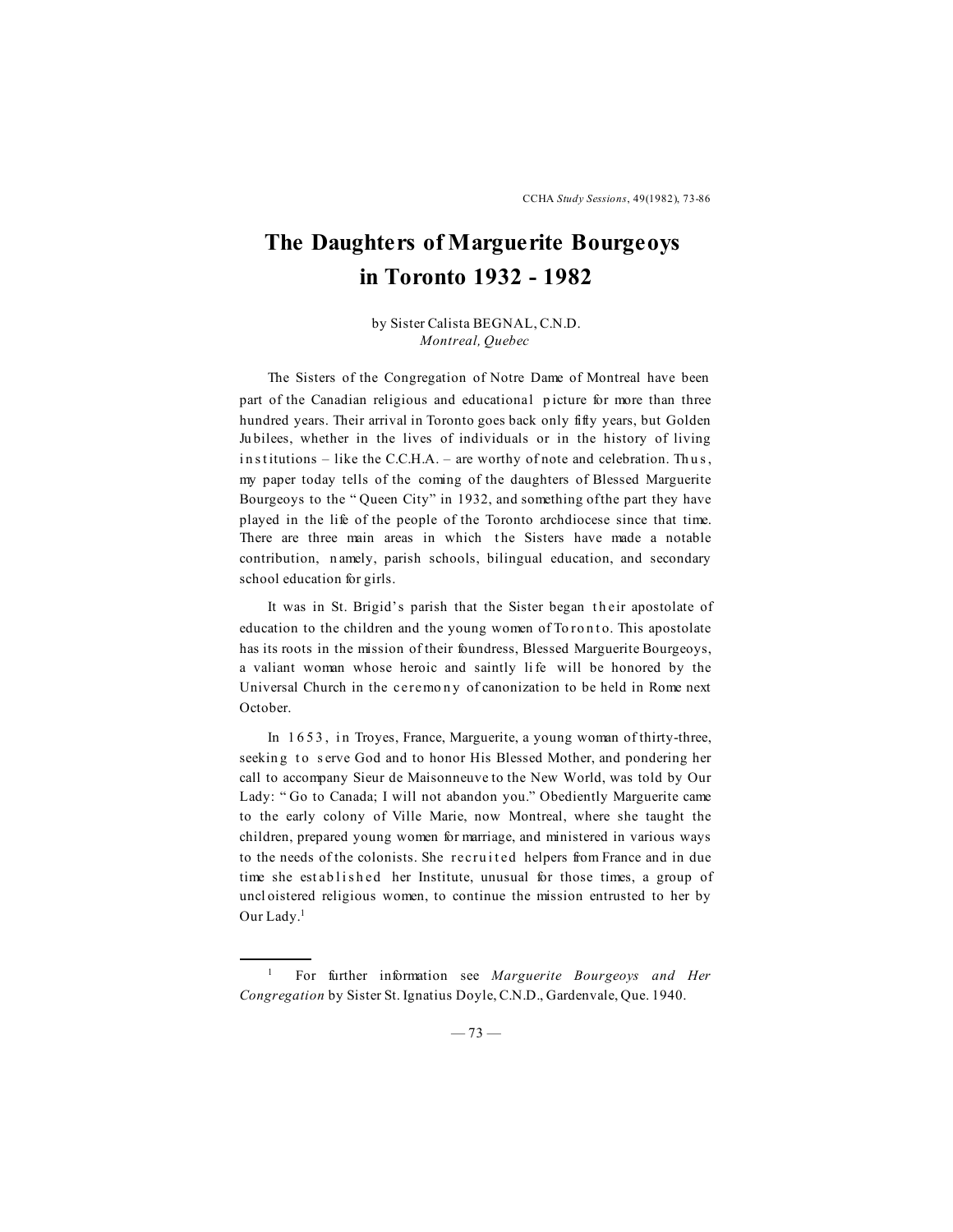At Marguerite's death in 1700, she left thirty-nine Sisters of the Congregation to continue her work in New France. In the eighteenth century they and their successors opened schools in the parishes near Ville Marie and down the Saint Lawrence Valley and, at the insistence of Bishop de Saint-Vallier, even in the fortress town of Louisburg on Cape Breton Island. Not until the nineteenth century did the Sisters come to Upper Canada. In November 1841 in Kingston, which was then the seat of the country's government, two courageous Sisters opened a convent-school, the first outside of French Canada.<sup>2</sup> This was the forerun n er of other schools in eastern Ontario. By 1890 seven more houses had been opened in the diocese of Kingston – at Williamstown in 1865, at Peterborough in 1867, at Brockville in 1878, at St. Andrew's West in 1883, at Cornwall in 1885, and at Westport and at Trenton in 1886. In Ottawa also, the new capital, a conven t boarding school was opened in 1868. These foundations were indicative of the growth of the country and of the development of the Congregation whose numbers increased tenfold, from about ei ghty in 1840 to over eight hundred in 1890. The Sisters had responded also to calls from priests and bishops in the Maritimes, in several New England states and in Illinois as well as in Quebec. The first Bishop of Toronto, Michael Power, had known the Sisters and their work in Montreal, and in the 1840's he wrote to the Superior of the Congregation asking to have two young women accepted at the well-known Mother House Boarding School. This would be, his letter reads, "until a similar institution can be founded in Toronto." There is no record, however, of efforts being made for such a project in Toronto until the twentieth century, in the time of Archbishop McNeil.

Neil McNeil, who became Archbishop of Toronto in 1912, was a man of great vision and ability and a leader in the struggle for improved conditions in Catholic education in Ontario.<sup>3</sup> Not only was he involved in policy and planning on the provincial level, but he also gave practical and concrete help to school officials and religious communities in his Archdiocese. It w as he who in 1932 brought the Sisters of the Congregation of Notre Dame to Toronto. Archbishop McNeil's contacts with the Congregation were man y

<sup>&</sup>lt;sup>2</sup> "The Sisters of the Congregation of Notre Dame in Nineteenth Century Kingston" by Sister St. Calista Begnal, C.N.D., in *Study Sessions,* 1973, of the Canadian Catholic Historical Association.

A masterly study of the Catholic school question in Ontario has been made by Franklin Walker in his *Catholic Education and Politics in Ontario,* Vol. II, Federation of Catholic Educational Associations of Ontario, 1976. Chapters 12 to 16 are pertinent.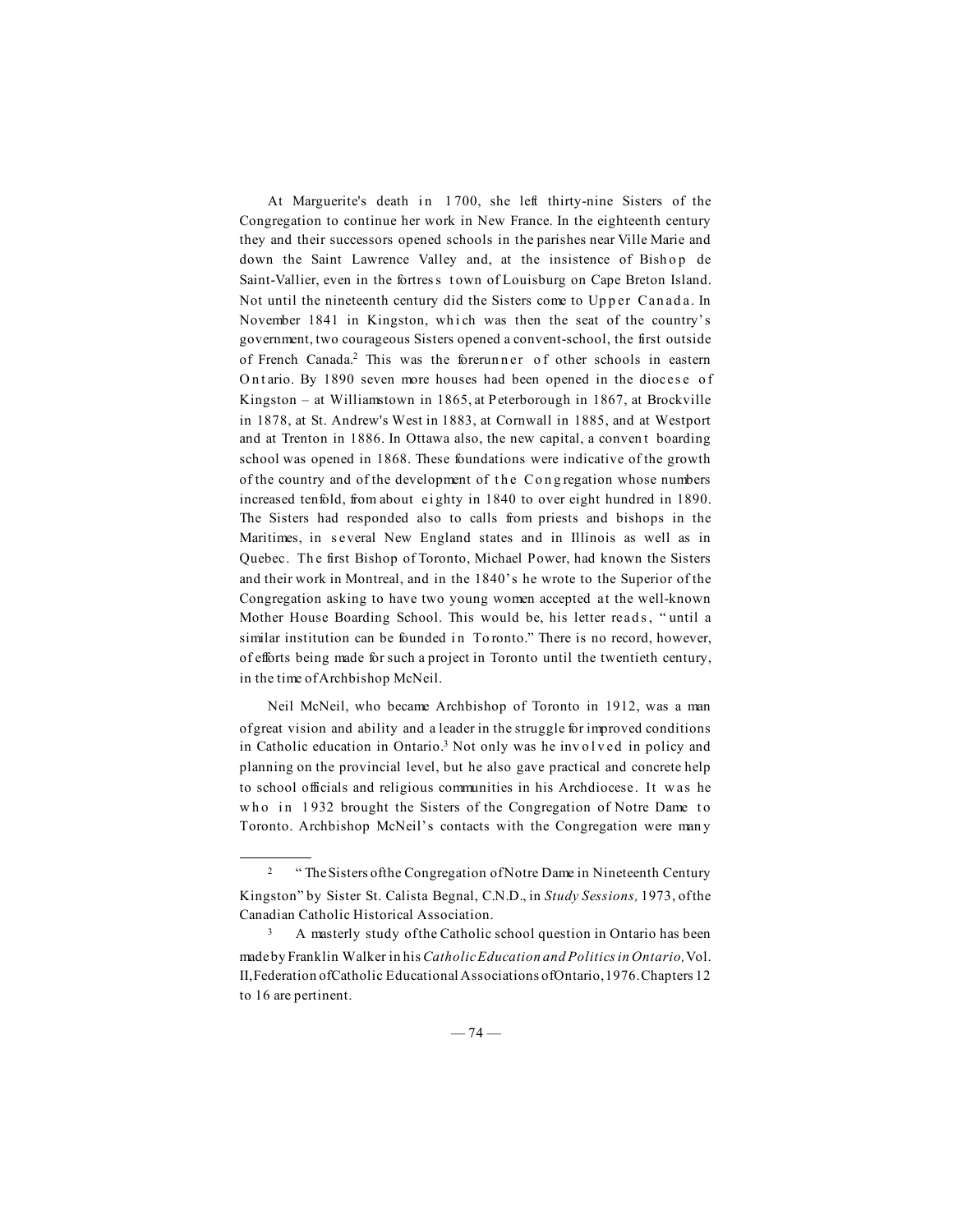and close. He had long known many of the Sisters, especially fro m his years as Rector of St. Francis Xavier University in his native Nova Scotia, and within his family circle one of his very dear sisters and four of his nieces were members of the Congregation. More than once, before 1930, he had invited the "C.N.D.'s" to become one of the teaching communities in Toronto. Many of the Sisters, especially those with roots in Ontario, were eager to have a house there, but the Archbishop's invitations could not be accepted because there were too few Sisters to meet the pressing needs elsewhere.

In 1931, on September 8, the feast of Our Lady's Nativity, Archbishop McNeil was visiting his sister, Mother St. Martin of Tours, then Superior of Notre Dame Convent in Ottawa. Once again he told the Sisters that they were always welcome in his archdiocese. This apparently was " the acceptable time" in the designs of Providence. The Provincial Superior, Mother St. Ignatius (Doyle), who was taking part in the conversation, immediately took the matter to the General Administration in Montreal where the project was again considered and this time given approval. Before t he month was out, Mother St. Ignatius and Mother St. Martin visited the Archbishop in Toronto to pursue the matter further.<sup>4</sup>

## PARISH SCHOOLS

No record is available of the discussions that took place then or of the correspondence that followed, but there must certainly have been consultation with officials of the Toronto Separate School Board and with Father James Hayes, first pastor of St. Brigid's parish, for in January 1932 it was announced that the Sisters of the Congregation of Notre Dame w ere co ming to St. Brigid's School in September.<sup>5</sup> At its meeting on January 13 the

<sup>&</sup>lt;sup>4</sup> It has long been a tradition for each CND house to keep a record of the happenings of each year. Unless otherwise indicated, the story that follows for the period 1932 to 1950 is taken from the Annals *of St. Brigid's Convent, Toronto.* <sup>5</sup> At this time, according to the CND directory, *Nominations 1931-1932,*

there were 2447 Sisters of the Congregation of Notre Dame in Canada and the United States. During that year the decision was made to send Sisters to Japan. The *Directory 1981-1982* lists 2668 Sisters in Canada, the United States, Japan, Central America and the Cameroons. The greatest concentration of CND establishments has always been in the province of Quebec and the greatest number of Sisters have always been French-speaking.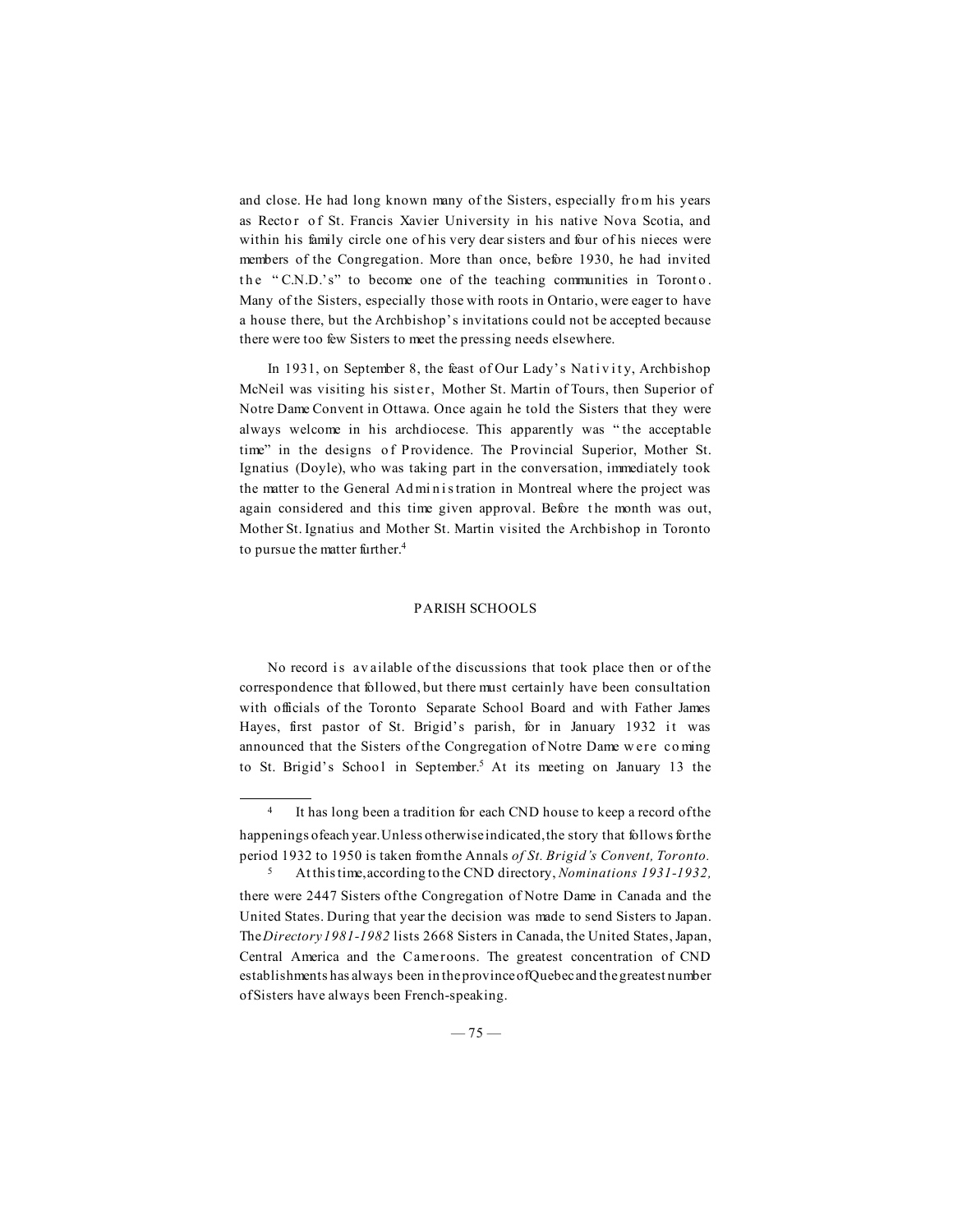Property Committee of the School Board received and considered a pro p o s al made by Archbishop McNeil that the Congregation should be offered, for purchase or long lease, property between Wolverleigh and Glebeholme Boulevards, part of St. Brigid's schoolgrounds, for the building of a residence for the Sisters. In the days that followed, this proposal was studied by the Board itself and by the Property Committee and received a favourable reception. But the Sisters themselves were undecided about the wisdom of the purchase of the land. They were already envisaging the start of a high school for girls, and they wanted property and a building that would be suitable for this purpose. Negotiations were suspended until a new proposal came from the Sisters in early April. This proposal received consideration in the Management, the Property, and the Finance Committees and at a full Board meeting. The Board, in need of teachers for its schools an d eager to have the Sisters come to the city, in the final event offered an agreement whereby, according to the Minutes, the Sisters of the Congregation of Notre Dame would "be given a complete transfer of the land" in question and the Sisters, on their part, would " teach classes of boys or girls or mixed classes..., (would) provide three teachers commencing September 1 next an d ... (would) provide further teachers from the Congregation from time to time as they reasonably can or as the Board may reasonably require."" On May 10 the Board was informed that this offer had been accepted and that arrangements were proceeding satisfactorily.<sup>6</sup>

Since no convent had yet been built, the Congregation purchased a small house at 523 Glebeholme, and on July 26, Mother St. Ignatius and the newly-appointed Superior, Sister St. John of Meda (Hughes) arrived in Toronto and began the task of furnishing the little house and preparing it for occup ation. On August 14, the eve of Our Lady's Assumption, they were joined by three young Sisters – Sister St. Winnefride (O'Brien), Sister St. Vincent (Corrigan) and Sister St. Mary Aloysia (Murphy). All three were to

The Sisters assigned to St. Brigid's parish in 1932 belonged to the canonical administrative division called Holy Angels Province which then comprised twenty CND convents in Ontario and the United States. Of the 330 Sisters in the province at that time 230 were in the United States and 100 in Ontario. In 1948 the house in the United States became a separate canonical province and were replaced in Holy Angels Province by the English-language houses in Montreal. In 1981-82 this province incl udes 257 Sisters in Ontario, Quebec, British Columbia and Labrador. Of these 58 are stationed in Toronto.

<sup>6</sup> *Minutes of the Toronto and Suburban Separate School Board*, January-April 1932.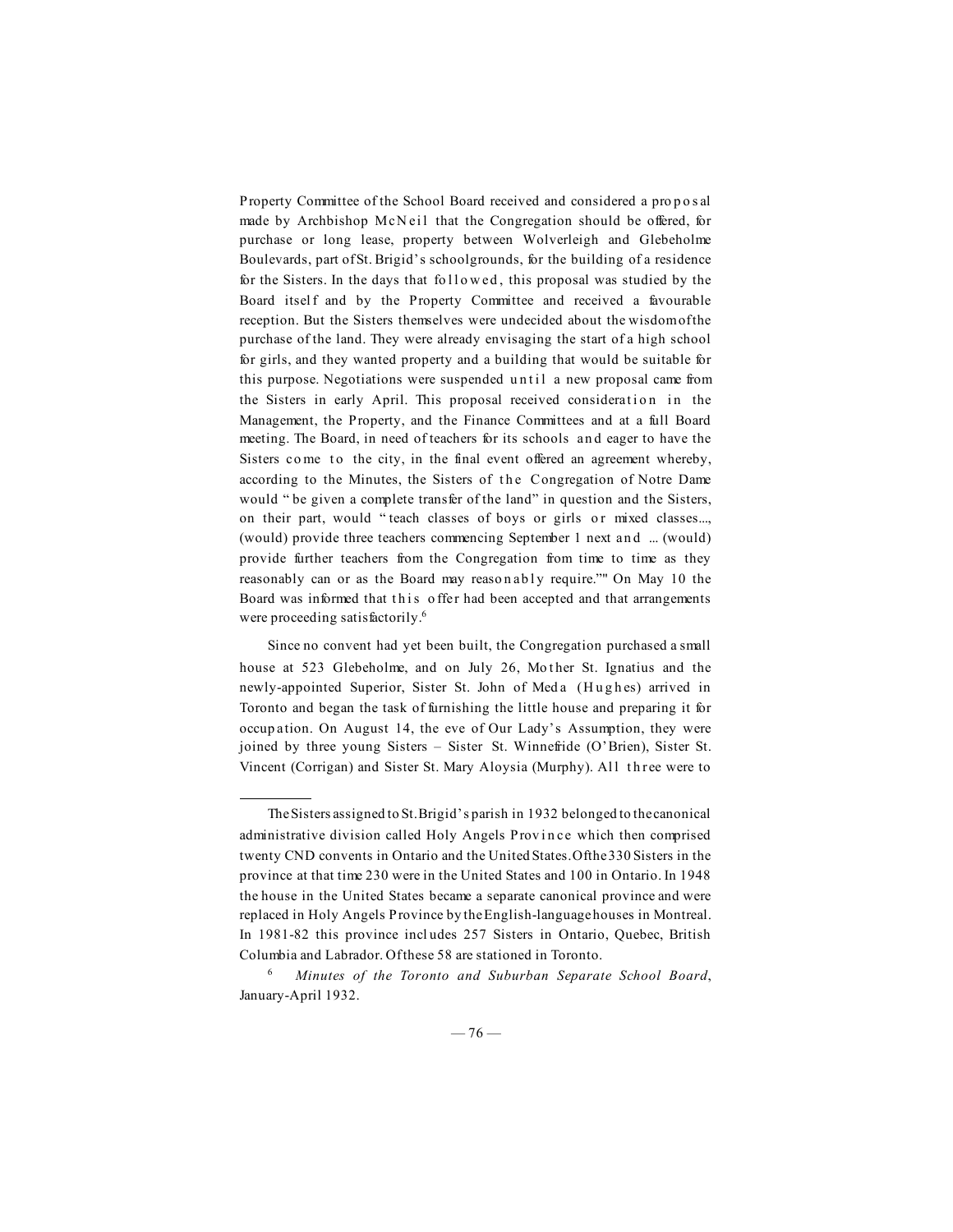teach in St. Brigid's school, with Sister St. Winnefride as principal. At all the masses the following morning, Father Hayes officially welcomed the Sisters to his parish. A musician and teacher of French, Sister St. Raymond of Toulouse (Prdévost), and a cook, Sister Colin, completed the little group. Of these foundresses of St. Brigid's Co n v ent, Sister Ann O'Brien and Sister Anna Murphy are still living. In fact, Sister O'Bri en, who was principal at St. Brigid's until 1953, returned there nine years ago after serving in other administrative positions in the Congregation and she is still a dynamic force and a vital element in the life of the parish.

The leader of the little band for the first six years, and again at a later period, was Sister St. John of Meda. Sister St. John was a woman of strong character, full of zeal and of love of God. To her, p erh ap s, more than to any other one person is due the success of the C.N.D. foundation in Toronto. She was blessed with great energy and with organizational abilities, and she spared no effort in meeting the demands of those early days. What she asked of herself, she asked al s o o f her companions, so that hard work and sacrifice and persevering effort were the order of the day for all. She had the gift of hospitality to an unusual degree, and she and her companions inaugurated at St. Brigid's a tradition of warmth and friendly concern for people. One of Sister St. John's first endeavours in Toronto was the formation of a Toronto Chapter of Notre Dame Alumnae, of whom there were many in the area, and these women continued for many years to be the loyal support of the work of the Sisters. She gave many hours of her time to working with Marian Sod alities as well as to tutoring prospective seminarians. From the start Sister St. John had a vision for the development of the Sisters' mission of education in Toronto that was to be realized in years to come.

Upon their arrival, and even in the months beforehand, the Sisters w ere warmly welcomed not only by the Archbishop, whom they looked on as "a kind father," and by the priests and people of St. Brigid's, but also by the officials of the School Board and by other religious co mmunities in the city. Mr. Edward Henderson, Secretary of the Separate School Board, came on August 16 to greet the Sisters and to show them the school, and he continued to be a helpful friend as the years went by. Dr. John Bennett, then School Inspector, gave himself unselfishly to initiate the Sisters into the Toronto system, and his support and loyal friendship never wavered over the decades. Among those who were the first to offer hospitality and kindness in the early months were the Sisters of Loretto, the Sisters of St. Joseph and the Sisters of Service. These were the difficult depression years o f the early thirties, and the Sisters of St. Joseph were particularly generous, arriving regularly from the House of Providence with gifts of produce from their gardens. The

 $-77-$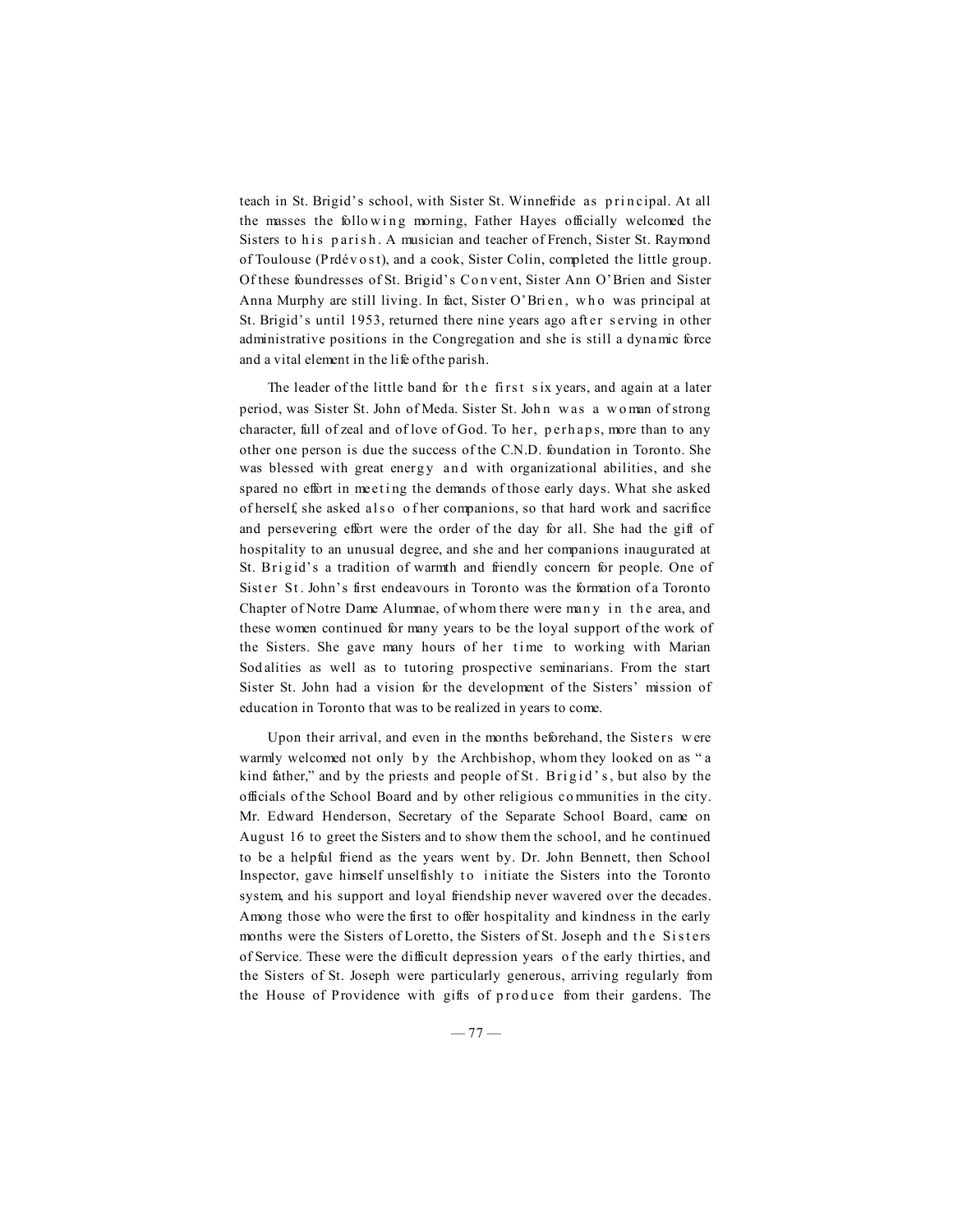generosity of parishioners and of other friends is recorded in detail in the Annals of the convent – a generosity that was appreciated and reciprocated.

It is interesting to note that those Annals record also the founding of our own Catholic Historical Society which we will be celebrating in the coming year. Presumably some of the planning for that foundation was done when the American Catholic Historical Association met, for the first time in Canada, at the University of Toronto in December 1932. Several of the Sisters from St. Brigid's attended the sessions that dealt with early Canadian history. The following June the Sisters were ag ain present at the meeting at the Royal York Hotel when the Canadian Catholic Historical A s sociation was formed. One of the members of that first executive group, Reverend John Boyle O' Reilly, later a President of the Association, is often mentioned in the Annals as a visitor at the convent. It is clear that the Sisters were appreciative of the educational and cultural advantages that Toronto offered, for they went to hear Jacques Maritain lecture and in the summers they registered for courses at the University.

As initially agreed with the School Bo ard, the Congregation sent an additional Sister to teach at St. Brigid's in 1933 and Sisters for other schools in the following years. It was clear from the start that the little house on Gleheholme would not long be adequate. Even in January of 1933 the Sisters were looking for a house that would accommodate their expected growth. Th rough the fall and winter of 1933-34 this problem was a pressing one. Should they purchase, or should they build? Should they provide for classrooms or for a residence only? Where should they locate? Always in the mind of Sister St. John was the thought of a high school for girls. Advice came from contractors and from real estate men as well as from Archbishop McNeil, Senator McGuire and other people of experience. The hope for a high school, however, was premature, and it was finally decided that a residence should be erected next to the rectory, on Wolverleigh Boulevard, on the land that had been offered to the Congregation by the School Board. By April arrangements had been concluded with an architect, Mr. H.D. Martin, who o ffered his services *gratis,* and with the contracting firm of Mr. M.J. Callaghan. Construction was begun in June, and on October 2 the house was completed and ready for occupancy.

Even these larger quarters were soon to be outgrown as the Congregation continued to supply teachers for parish schools and eventually for a girls' high school. St. Dunstan's parish in 1934 and Holy Cross in 1935 each received two Sisters to direct and to teach in their Separate Schools. In the years that followed there were many requests from pastors in the Toronto area for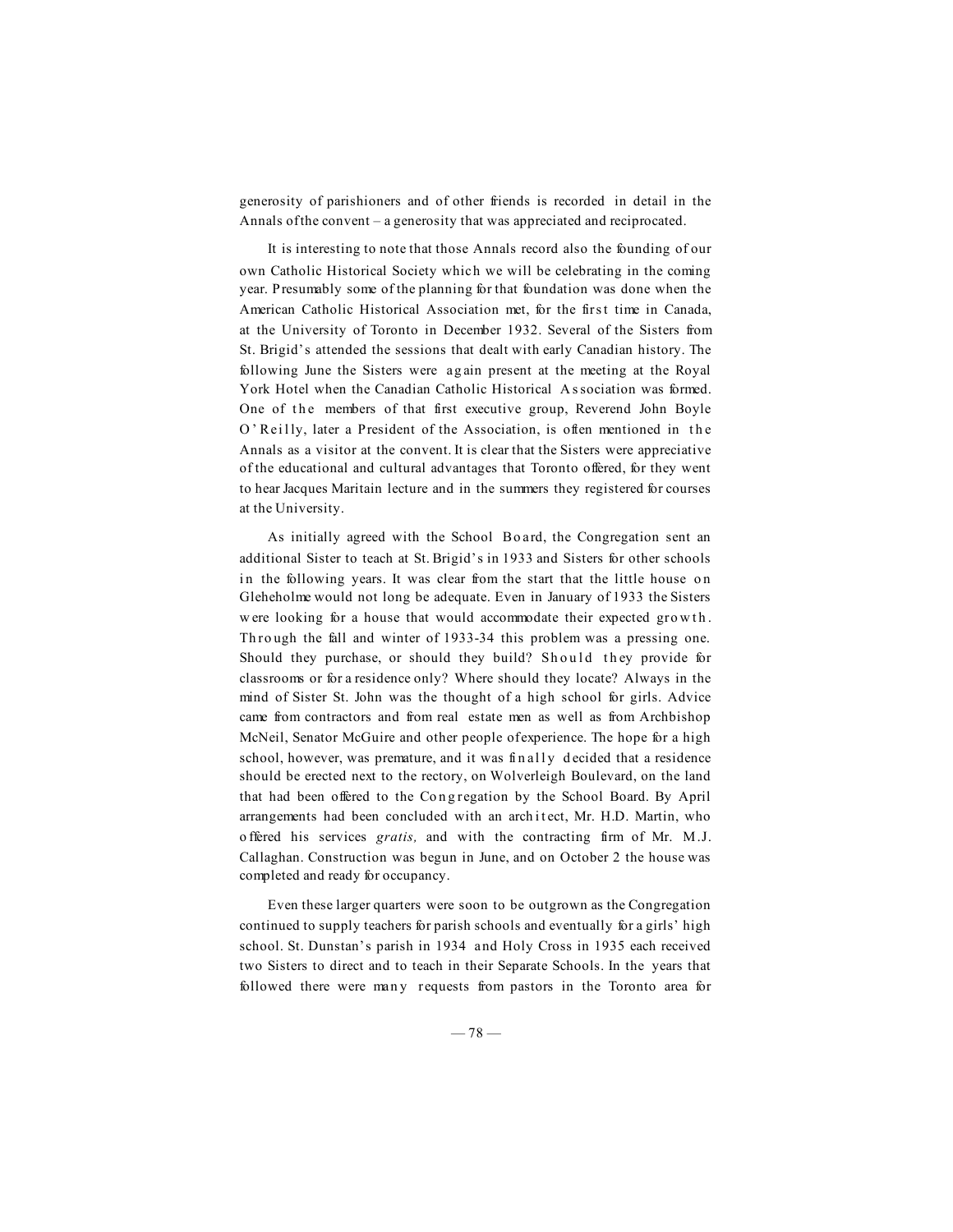C.N.D. Sisters for their schools – requests that, because of the high school, could not be met until 1949. In that year four Sisters were assigned to Saint John's school. They replaced the Sisters of St. Joseph who moved to a school that was more conveniently located for them. In 1950 two Sisters began to teach at some distance fro m home in Wexford at St. Teresa's school, which later became Precious Blood School. The Sisters withd rew from here, however, in 1956.<sup>7</sup> In February 1950 the parishioners of Canadian Martyrs parish, whose children had to travel to St. Brigid's school or else attend a public school, asked the Board for a school of their own. In September 1952 this new school opened with two Sisters of the Congregation in charge. The Catholic population was increasing rapidly in this eastern part of Toronto, and when a school was opened in Immaculate Heart of Mary parish in 1959, the Sisters of the Congregation accepted the responsibility for it. In the mid-sixties, as St. John's parish increased in numbers, a second separate school, called St. Denis, was opened within its boundaries with a Sister of the Congregation in charge. Then in 1968 the School Board initiated a new polity. The various teaching communities were asked to distribute their personnel so that each Separate school would have at least one religious on its staff. In compliance with this request Sisters of the Congregation were assigned to teach in St. Aloysius school, in St. Ann's, in Corpus Ch risti, in St. Nicholas' and in Holy Spirit schools. This CND presence in parish schools has continued to the present day, although to a lesser extent because of the situation created by the crisis in religious vocations. In recent years, in addition to their work in individual parish schoo ls, the Sisters have worked directly for the School Board as supervisors or consultants in such areas as Religious Education, and have given service also as executives in the teachers' organizations.

## BILINGUAL EDUCATION

From the original foundation at St. Brigid's in 1932 two more CND communities were established in Toronto by 1 9 5 0 . The first was a residence on Sherbourne Street for the Sisters who had come to teach in the bilingual Ecole Sacré Coeur. The other was Notre Dame Residence for the Sisters teaching at St. John's school and at the high school.

<sup>7</sup> *Annals of St. Theresa's School*, 1950-1954; *Annals of Precious Blood School*, 1954-1956; *St. Brigid's Annals*, 1956.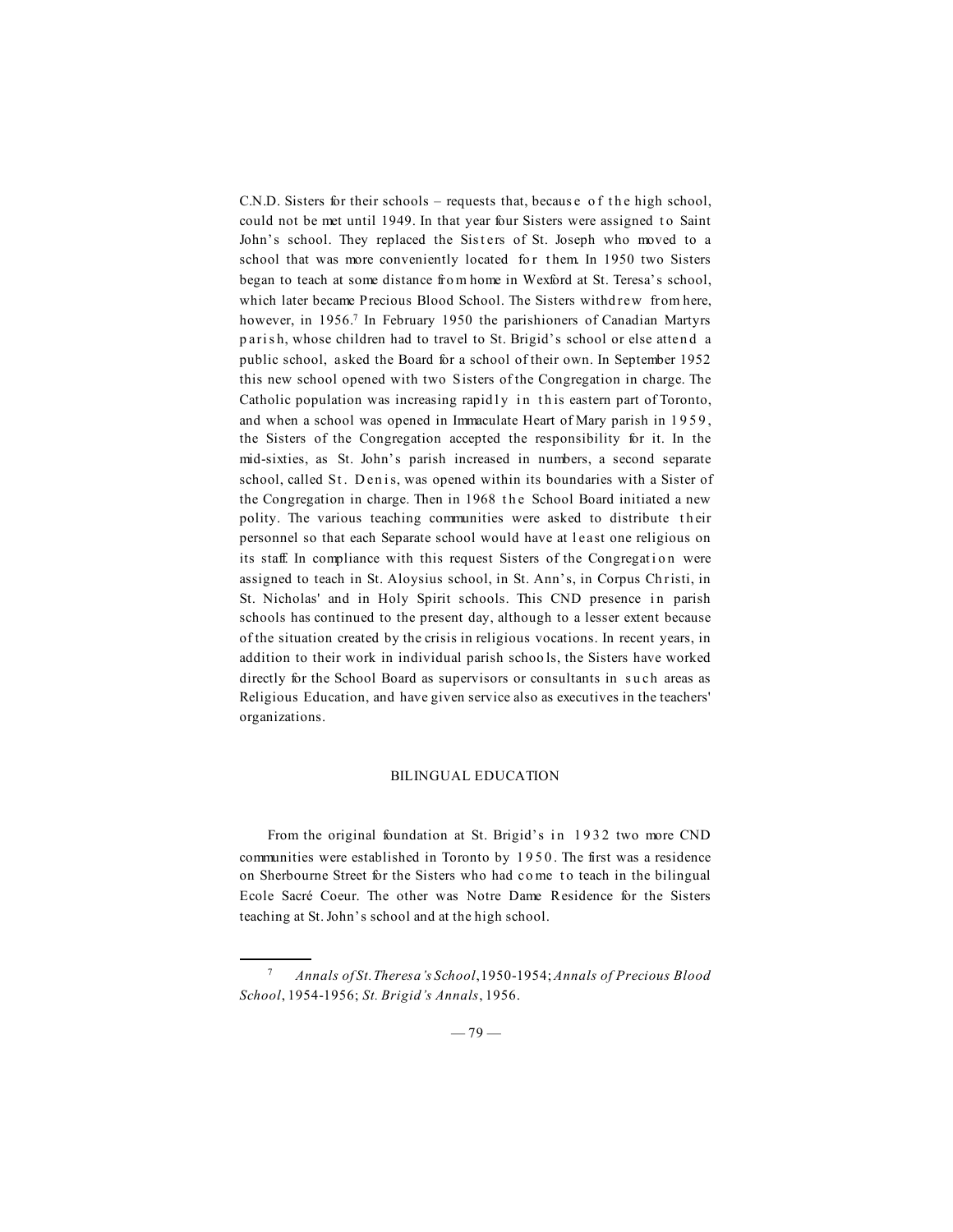In the area of bilingual education for children whose mother tongue was French the Sisters of the Congregation of Notre Dame made a notable contribution to the residents of Toronto. In the 1940's the only French-language Catholic parish in the city was Sacré Coeur, founded in 1887, and children from all parts of the city attended its parish Separate School, where part of the program was taught in English and part in French. In 1941 some of the parents became dissatisfied with the way that their children were being taught French, and through their organization, *l'Association Canadienne-Fran ça i s e de Toronto*, they appealed formally to the School Board to have the situation remedied. The letter of complaint, dated September 11, 1941, suggested that the Ursulines or the Sisters of the Congregation be asked to provide French-speaking Sisters for the school. Mr. Henderson, Secretary of the Board, was ted no time in approaching the Superior of St. Brigid's Convent on the matter. She referred him to the Mother House in Montreal with a letter of introduction to the Assistant General. Since there were no Sisters to be spared for Toronto at this time, Mr. Henderson's request was refused. Repeated requests over the next two years were unavailing.

At this time the Sisters o f St. Joseph, who had capably conducted Sacré Coeur school for some years, were finding it difficult to provide French-speaking teachers and, according to correspondence in the School Board minutes, they were desirous of w i thdrawing their two Sisters from the school in June 1942. When the attempt to obtain replacements failed, they were prevailed upon to remain another year. Again in 1943, after further efforts were again unsucces sful, they generously agreed to remain for yet another year.8 In the meantime, however, the parishioners were persistent, and appeals were made to both Archbishop McGuigan and in Montreal to Archbishop Charbonneau to use their influence with the Congregation to have CND Sisters assigned to Sacré Coeur school. The intervention was successful, and just before the opening of school, in September 1943, tw o Sisters were taken from other schools and assigned to Toronto.

<sup>8</sup> *Minutes of the Toronto and Suburban Separate School Board,* Sept. 19, 1941; July 23, 1942; Sept. 8, 1942; Sept. 7, Oct. 5 and Oct. 12, 1943. Also *Les Annales de l'École Sacré-Coeur*, and interviews with Sister Edna Poirier and Sister Rose Banville.

A graphic account of the arrival of the Sisters in 1943 and of the move into a new home in 1945 is given by Sister St. Mary Martha then Superior of St. Brigid's in her *Memoirs of Three Quarters of a Century,* (unpublished ms., c. 1956).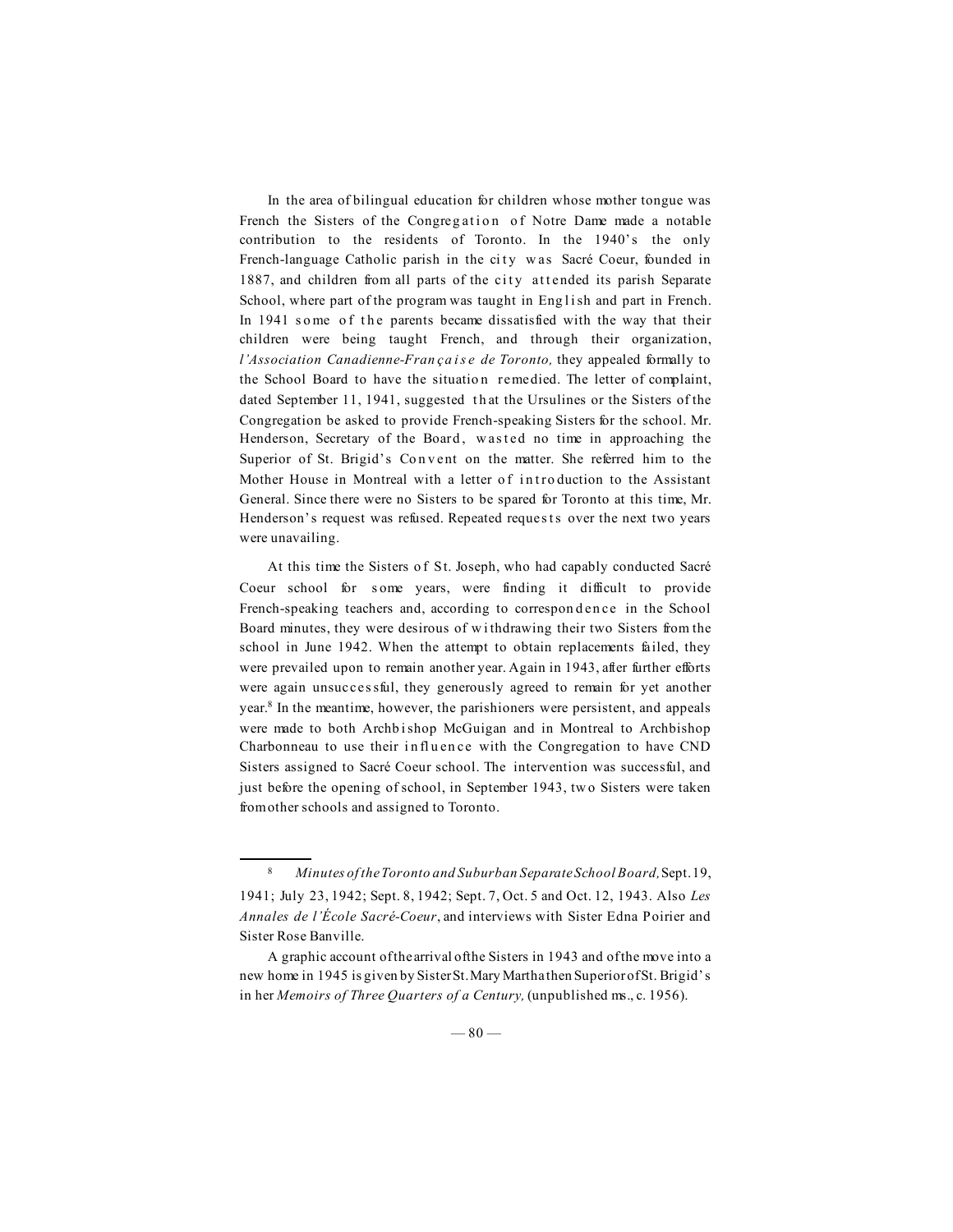Th is last minute decision caused disruption in various quarters, but th e two Sisters – Sister St. Joseph of Turin (Brunette) and Sister St. Marie Felicien (Poirier) – undertook their new apostolate with devotion and courage in spite of difficulties and even hardships. For the first two years they lived at St. Brigid's Convent and travelled each day, during rush hours, with several changes of streetcars, to Sackville Street, going even on Sundays to be with the children for their Mass. Their burden was not made any lighter by the anti-French prejudice that they often encountered in those days. But they were encouraged by their results, and in 1945 they were joined by two more Sisters and were ready to form a separate local community. A house was purchased for them on Sherbourne Street, but even here frustration was their lot. It was wartime, with its housing shortage and rental controls, and several very disturbing months elapsed before all the tenants could be pers u aded to vacate the house. In the meantime, St. Brigid's Convent, which had been built for ten or twelve Sisters was housing twenty-five. On November 24, 1945, the new community of five bilingual CND's moved into their new home at 417 Sherbourne.

The period that followed is one of development and expansion in educational services to the French-speaking Catholics in Toronto. The Sisters continued to teach in Sacré Coeur School for over thirty years, while witnessing and promoting improvements elsewhere in Toronto as w ell. In 1948 the classes in the old school on Sackville Street were transferred to the new modern building just erected on Sherbourne. Two years later high school subjects were introduced into the program. Then in 1952, in a former Eaton home on St. George Street, the Sisters opened Villa Marguerite Bourgeoys, t he first bilingual high school in Toronto. It was also a boarding school fo r girls. The high school classes were taught at Villa Marguerite Bourgeois while several Sisters travelled each day to teach at Sacré Coeur school. After a decade at the St. George Street location, the community of eleven Sisters and all the high school classes moved to Lawrence Avenue East. Five of the Sisters continued to travel each day to Sacré Coeur school. A t the request of Cardinal McGuigan, who wished to honor on e o f his predecessors, the high school was renamed E cole Secondaire de Charbonnel. In 1965 the Congregation agreed to staff another bilingual Separate school, and three more bilingual Sisters were sent for the new Ecole Sainte Madeleine in Don Mills. In 1968, in response to the School Board request for a sh ari ng of personnel, one Sister joined the staff at Ecole George Etienne Cartier.

The turbulent sixties took their toll in many areas of society and of Church life, and religious communities were affected in various ways by the changes. By the early 1970's a combination of circumstances had reduced this

 $-81-$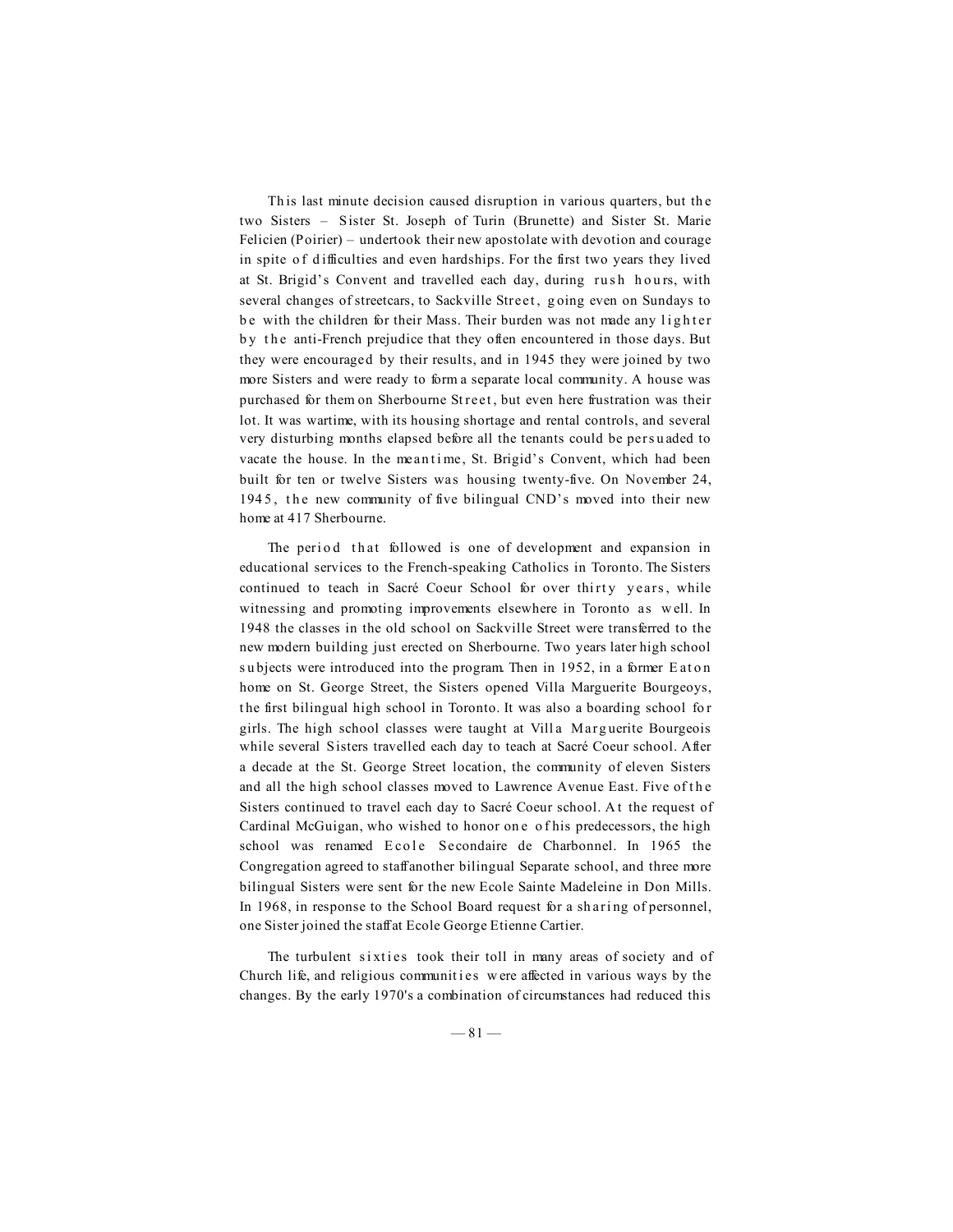bilingual community at Marguerite Bourgeoys Convent from fifteen to four. In 1976 these four Sisters were withdrawn to serve elsewhere, but by that time, the educational needs of French-speaking Catholics in Toronto were being well tak en care of. There are today five bilingual parish schools in the Separate School system as well as the Ecole Secondaire Etienne Brulé.

## NOTRE DAME HIGH SCHOOL

Toronto today has an excellent system of Catholic secondary education, and Notre Dame High School in the east end of the city is an important part of this system<sup>9</sup> Fifty years ago, however, the young people of the diocese had practically no opportunity for ed u cation beyond Grade VIII unless they attended a publicly supported collegiate or were able to afford the tuition o f a private Catholic school. Those who lived near the center of the city could attend St. Joseph's High School for girls on Jarvis Street or the Bond Street school for boys conducted by the Christian Brothers, but travel to these schools was difficult and beyond the means of the vast majority. Over the years Archbi s hop McNeil was in the vanguard of the struggle in Ontario for a more equitable governmental policy for Catholic schools, and he supported the efforts of the School Board and the religious communities to provide high school in struction in the Separate School system. Archbishop McGuigan, who su cceeded him in 1935, was also deeply concerned about the religious and scholastic training of his young people. The difficulties they both encountered were immense.

In 1934 a step forward was taken when the School Board inaugurated high school classes in five of its parish schools. In the east end, for instance, Grade IX was taught at St. Brigid's (by its principal, Sister St. Winnefride) and Grade X was started in nearby St. John's school, then in charge of the Sisters of St. Joseph. But the Board soon had to discontinue its supp ort for any instruction on this level, and after 1937 the burden fell upon the Archbishop. In a circular letter to the parishes in September 1938, calling for cooperation from clergy, religious and the faithful, Archbishop McGuigan asserted: "We must at all costs and at any sacrifice maintain St. Joseph's High School for girls and the Bond Street High School for boys until better

<sup>9</sup> The story of Notre Dame High School and of the beginnings of Notre Dame Convent is taken from the *Annals of Notre Dame High School* and the *Annals of Notre Dame Convent, Toronto.*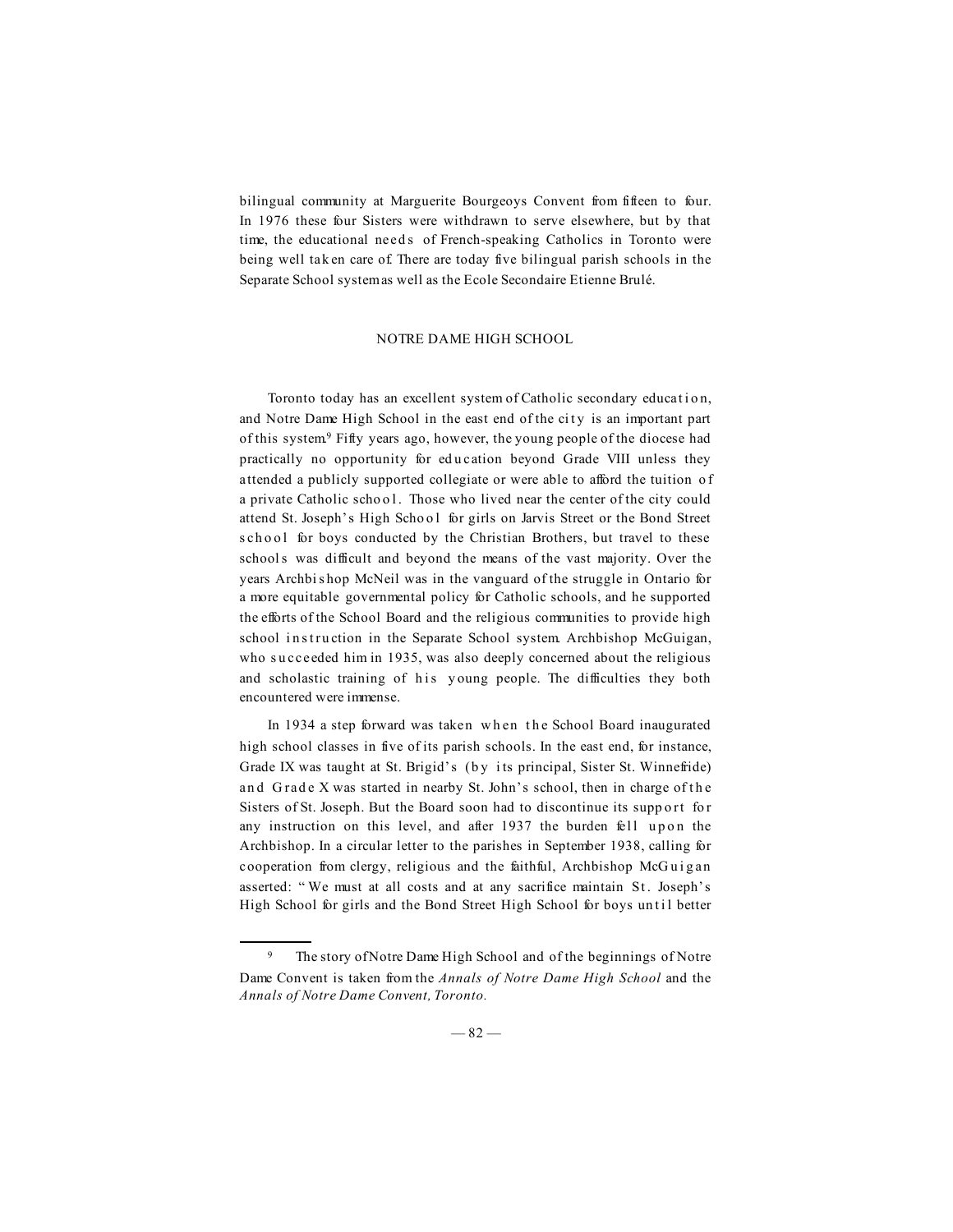arran gements can be made in the city of Toronto." Three years later the opportunity came for him to initiate change and improvement.

In 1941 when the Canadian government needed accommodations for its Air Training unit, they took over the Jarvis Street building, and new quarters had to be found for the girls' high school classes. Archbishop McGuigan took the occasion to initiate his plan for expanding secondary school services. By mid-August arran g ements had been made with the Sisters of St. Joseph to rel o cate th eir classes in a building on Adelaide Street in St. Mary's parish and with the Sisters of Loretto to teach G rades IX and X in Our Lady of Perpetual Help school to the north. The Sisters of the Congregation of Notre Dame were asked in July if they would help in opening high school classes for girls in the east end of the city if a suitable location could be found. By a series of misapprehensions, however, when two Sisters, qualified high school teachers, arrived at St. Brigid's in August, their appointment had not been expected by the Archbishop and no arrangements had been made for a school in the area. Hurried consultations by the Archbishop with Father Thomas Manley, pastor of St. Brigid's and a member of the School Bo ard, with Dr. John Bennett, school inspector and trusted advisor on educational matters, and with Father Denis O'Connor, pastor of St. John's parish, resulted in a decision to open two classes in a building in St. John's parish that had formerly been used as a parish hall. An announcement to this effect was made in the parishes on Sunday, August  $24$ , and a week later on Tuesday, September 2, Sister St. Gabriel of the Angels (Garvin) and Sister St. Elizabeth Marie (McDermott) w el comed seventy-five young women from ten different parishes into the new-born Notre Dame High School.

This school had b een b orn in poverty. From the Annals of Notre Dame High School, in which every gift, great and small, in recorded with evident appreciation, it is clear that the material difficulties continued to be very great. In spite of handicaps, however, the school developed steadily and efficiently. In 1942 the Archbishop's approval of the building of two classrooms and the Congregation's sending of two more Sisters made it possible to add Grade XI to the program and to open a second class of Grade IX. The next year Grade XII was added, and another Grade X class was opened. On June 18, 1 9 4 4 , t h e first graduation ceremony of Notre Dame High School took place in St. John's church. As the student body continued to grow in numbers, reaching 286 in September 1947, the problem of ad equate accommodations became more acute, a problem which was only partially solved by the use of what were called " portables."

Archbishop McGuigan was very much aware of this inadequacy and of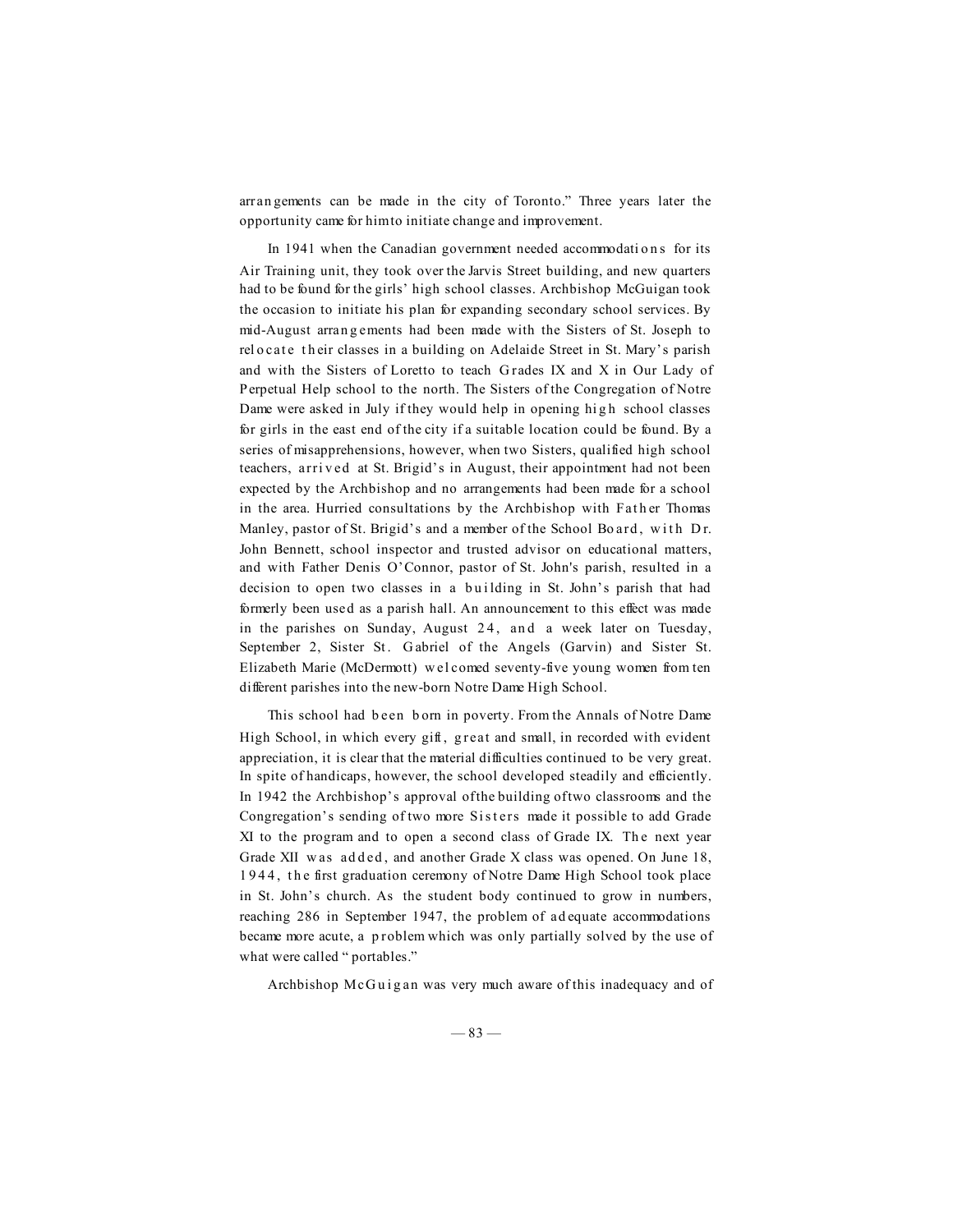other problems concerning his young people. Throughout the 1940's he multiplied his efforts to provide a proper environment for Catholic teen agers by increasing school facilities and establishing recreational centres to combat the growing problem of post-war d elinquency. Early in 1942 he launched an appeal for Lenten donations to support the four free high schools which received no financial assistance from the Separate School Board. The sum of \$12,000, which was required to keep them in operation, was quickly raised. The next year he entrusted to the Holy Name Society, then under the direction of Father Manley of St. Brigid's, a project to raise \$50,000 for the development of the high schools and of recreational centres in the archdiocese. The success of this project led to a larger campaign in 1944 during which \$1,500,000 was subscribed for the post-war expansion of the work of the Church. It was due to the organizing ability of the leaders of these drives and to the generous response of the faithful people that the development of the secondary school system in the archdiocese was able to go forward.

Thus in 1948 plans were made for a new building for Notre Dame High School, to be erected on Malvern Street next to the existing school. On December 14 the Archbishop, now Cardinal, McGuigan, assisted at the turning of the sod, and a year later, on December 11, 1949, he presided at the official opening of the completed building.

Cardinal McGuigan knew well how great was the need for a residence for the Sisters who were staffing the high school. As a fairly frequent visitor at St. Brigid's Convent, he had seen for himself how extremely crowded the conditions had become.<sup>10</sup> By 1949, with nine Sisters teaching in the high school and four more newly appointed to St. John's school which was next to the high school, twenty-four people were living at St. Brigid's, more than twice the number for which it was originally intented. Even though the little house on Glebeholme had been retrieved from its tenants and converted into a dormitory, the situation was a very difficult one. To make possible the construction of a new convent, His Eminence, in February 1949, gave the Community a plot of land adjoining the high school. Si ster St. John of Meda, who was once again the Superior at St. Brigid's, began with great joy

<sup>&</sup>lt;sup>10</sup> Like his predecessor Archbishop McNeil, Cardinal McGuigan had a sister in the Congregation. Over the years, when Sister St. George (Gertrude McGuigan) came to Toronto to visit her brother, there would always be a reunion at St. Brigid's. Sister spent the last year of her life, 1950-51, at St. Brigid's near to her brother.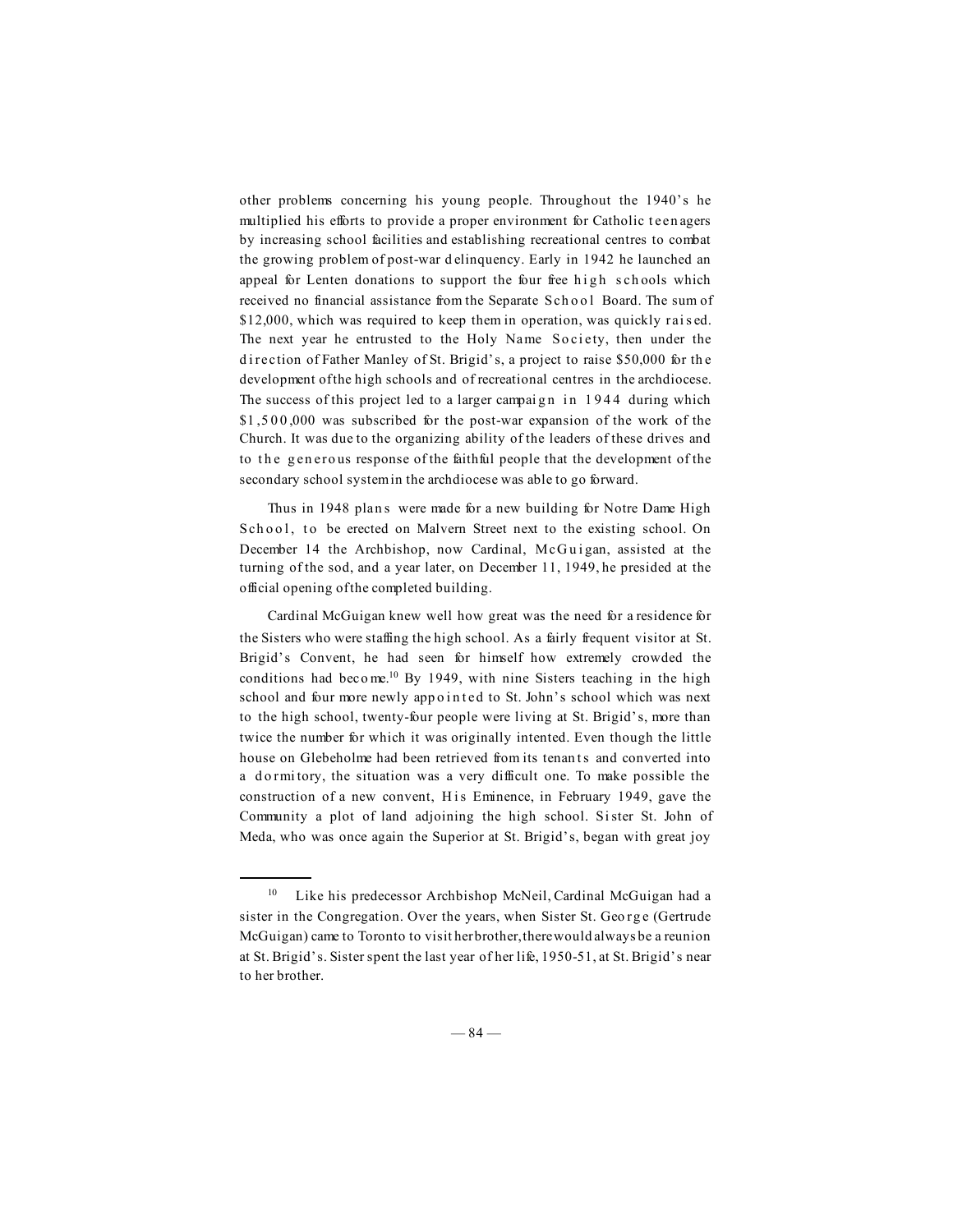and enthusiasm to plan a new home for the Sisters. Probably because of the financial burden involved, the necessary approval from the Mother House was not immediately gran ted. When no authorization for construction seemed to be forthcoming in the spring of 1950, arran g ements were made to use the vacated classrooms of the old building on Malvern Street as a residence for the Sisters who had been travelling each day from the overcrowd ed Wolverleigh Boulevard house. On July 26 the move was made. The thirteen Sisters did not formally become a separate local community until October, when Sister St. John of Meda was appointed as their Superior and joined them in " Malvern House," as the new residence was called. Many are the stories that are told of the inconveniences and difficulties as well as of humorous experiences of those two years in Malvern House. The living arrangements were so inappropriate that effective plans were soon being made for the construction of a new convent. Approval of the architect's plans came from the Mother House in June 1951, and a year later the new Notre Dame Convent at 750 Kingston Road was ready for occupancy.

During the next decade enrolment at Notre Dame High continued to increase and the existing facilities soon became overtaxed. In September 1963 the s turdy old " Malvern House," which had served in turn as church, parish hall, school and Sisters' residence, was demolished, and in its place was built the modern O'Connor Hall, named in honor of the longtime pastor of St. John's parish whose wise and generous support had helped to make possible the beginning of Notre D ame H igh. O'Connor Hall was blessed on May 4, 1964, by His Grace, Archbishop Philip Pocock, and in September it opened its doors to 784 students. As the school grew, the Congregation sent additional Sisters to serve its needs. In 1968, for instance, of the forty-one members of the Notre Dame staff, twenty were C.N.D. Sisters. Over the years the school has always been under the capable direction of a CND principal and has had the blessing of a well-qualified and dedicated faculty. It has gained an excellent reputation among the high schools of the city and the accomplishments of its graduates reflect honor upon it. Today over a thousand young women each year enjoy the advantages of an excellent Catholic secondary school education at Notre Dame High. Of the sixty-six faculty and ten support staff members of the school, nineteen are Sisters of the Congregation of Notre Dame.

Thus the hopes of those CND''s who came to Toronto fifty years ago have been realized. Over the years through their dedication and zeal and that of their successors the lives of numerous young people have been influenced for good. Many of the young people who came to know the Sisters have in their turn given their lives in service to others in the priesthood and in